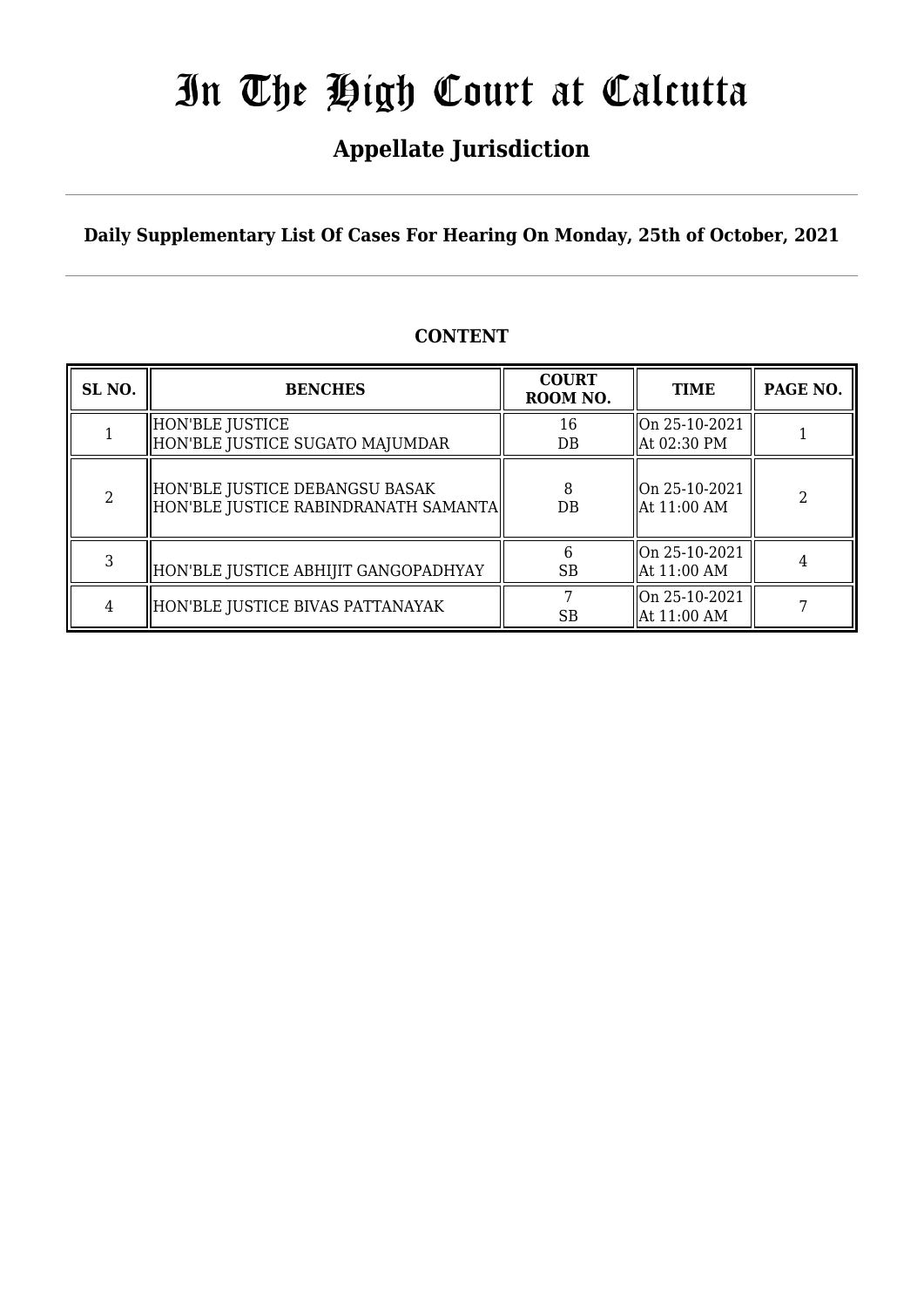

## **Appellate Side**

**DAILY CAUSELIST For Monday The 25th October 2021**

**COURT NO. 16**

### **DIVISION BENCH (DB)**

**AT 2:30 PM**

**HON'BLE JUSTICE HON'BLE JUSTICE SUGATO MAJUMDAR ( VIA VIDEO CONFERENCE)**

**( VACATION BENCH)**

#### **APPLICATION**

1 FMA/905/2021 KUSVIN VYAPAAR PVT LTD VS JANARDAN NIRMAN PVT LTD ABHIJIT SARKAR

IA NO: CAN/1/2021, CAN/2/2021, CAN/3/2021

#### **ORDER XLI RULE 11**

ARUP NATH BHATTACHARYYA

| FMAT/603/2021 | SAYANDIP DHAR<br>VS<br>HIMESH CHANDRA AND |
|---------------|-------------------------------------------|
|               | ORS                                       |

IA NO: CAN/1/2021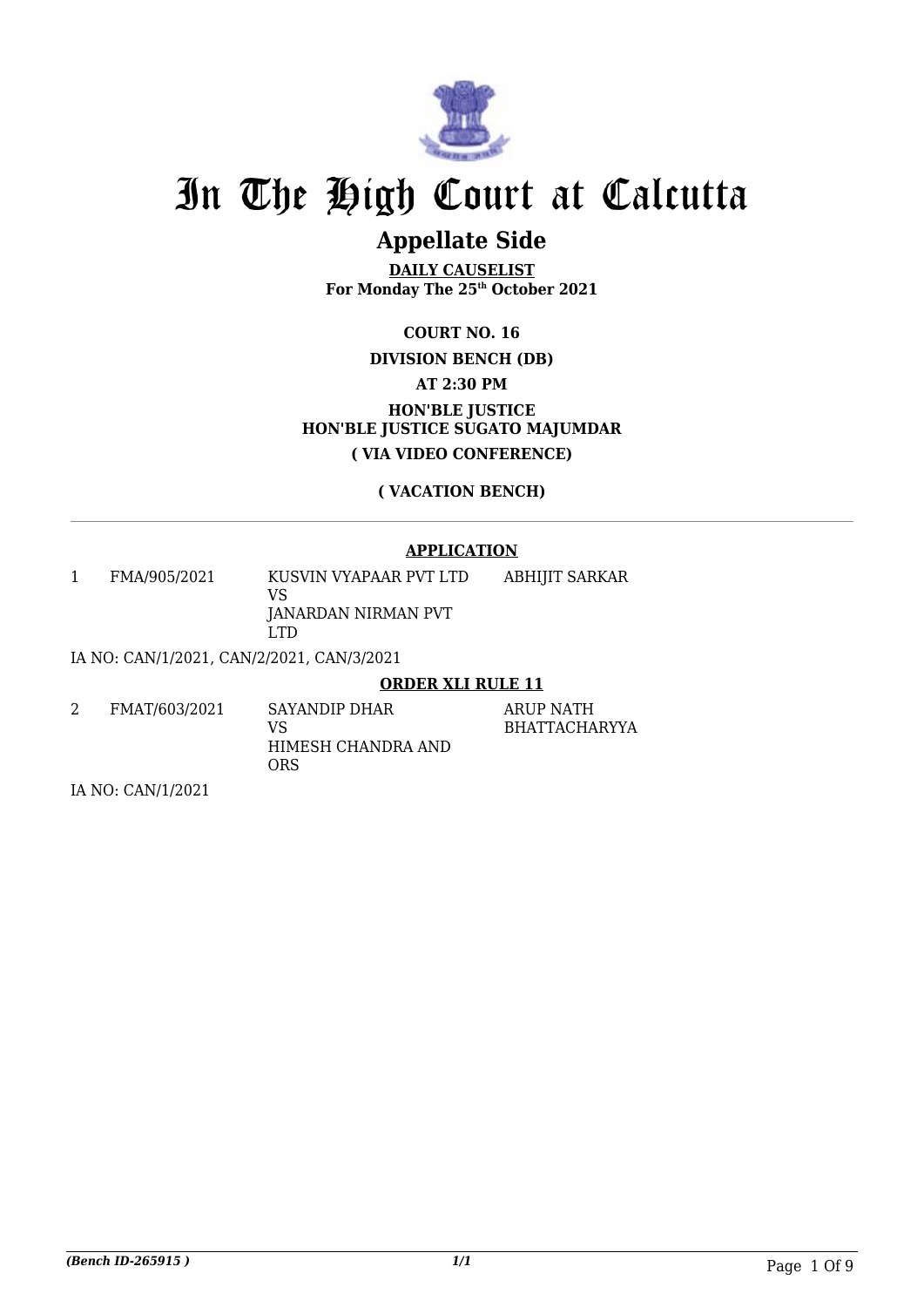

### **Appellate Side**

**DAILY CAUSELIST For Monday The 25th October 2021**

**COURT NO. 8**

#### **DIVISION BENCH (DB)**

**AT 11:00 AM**

#### **HON'BLE JUSTICE DEBANGSU BASAK HON'BLE JUSTICE RABINDRANATH SAMANTA (VIA VIDEO CONFERENCE)**

#### **(VACATION BENCH)**

|   |                 | PIL                                                                                                                    |                                           |
|---|-----------------|------------------------------------------------------------------------------------------------------------------------|-------------------------------------------|
| 1 | WPA(P)/286/2021 | NAND LAL TEWARI<br><b>VS</b><br>THE STATE OF WEST<br><b>BENGAL AND ORS</b>                                             | <b>SUMITAVA</b><br><b>CHAKRABORTY</b>     |
|   |                 | <b>APPLICATION FOR BAIL</b>                                                                                            |                                           |
| 2 | CRM/4819/2021   | MANA DEB@MANNA<br>DEB@MANNAN DEB<br><b>VS</b><br><b>STATE OF WEST BENGAL</b>                                           | <b>TAPODIP GUPTA</b>                      |
| 3 | CRM/4978/2021   | <b>AKASH MANNA</b><br><b>VS</b><br><b>STATE OF WEST BENGAL</b>                                                         | Shraman Sarkar                            |
| 4 | CRM/5524/2021   | <b>RAJIB HOSSAIN</b><br><b>VS</b><br>THE STATE OF WEST<br><b>BENGAL</b>                                                | <b>ANISUR RAHMAN</b>                      |
| 5 | CRM/6016/2021   | <b>DIPANKAR DAS</b><br><b>VS</b><br><b>STATE OF WEST BENGAL</b>                                                        | <b>ANIL KUMAR</b><br><b>CHATTOPADHYAY</b> |
|   |                 | <b>APPLICATION FOR ANTICIPATORY BAIL</b>                                                                               |                                           |
| 6 | CRM/6807/2021   | TARUN<br>BHATTACHARYA@TARUN<br>KUMAR BHATTACHARYYA<br><b>AND ANR</b><br>VS <sub>1</sub><br><b>STATE OF WEST BENGAL</b> | DEBAYAN GHOSH                             |
| 7 | CRM/6826/2021   | KAILASH VIJAYVARGIYA<br><b>VS</b><br>STATE OF WEST BENGAL                                                              | MOYUKH<br><b>MUKHERJEE</b>                |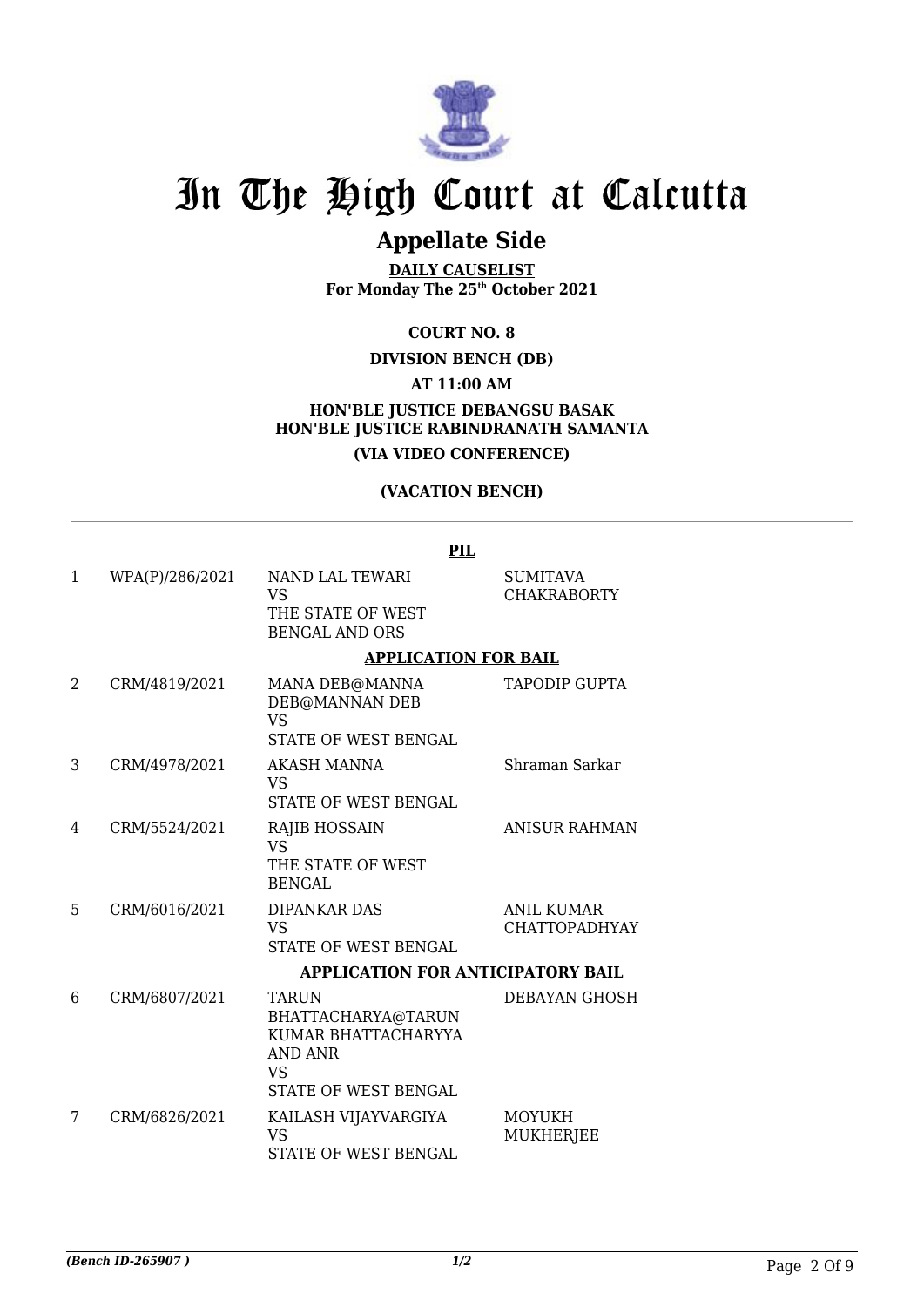| 8 | CRM/6827/2021 | JISNU BASU<br>VS<br>STATE OF WEST BENGAL                      | PRITAM ROY     |
|---|---------------|---------------------------------------------------------------|----------------|
| 9 | CRM/6828/2021 | PRADEEP JOSHI ALIAS NG<br>JOSHI<br>VS<br>STATE OF WEST BENGAL | DEBU CHOWDHURY |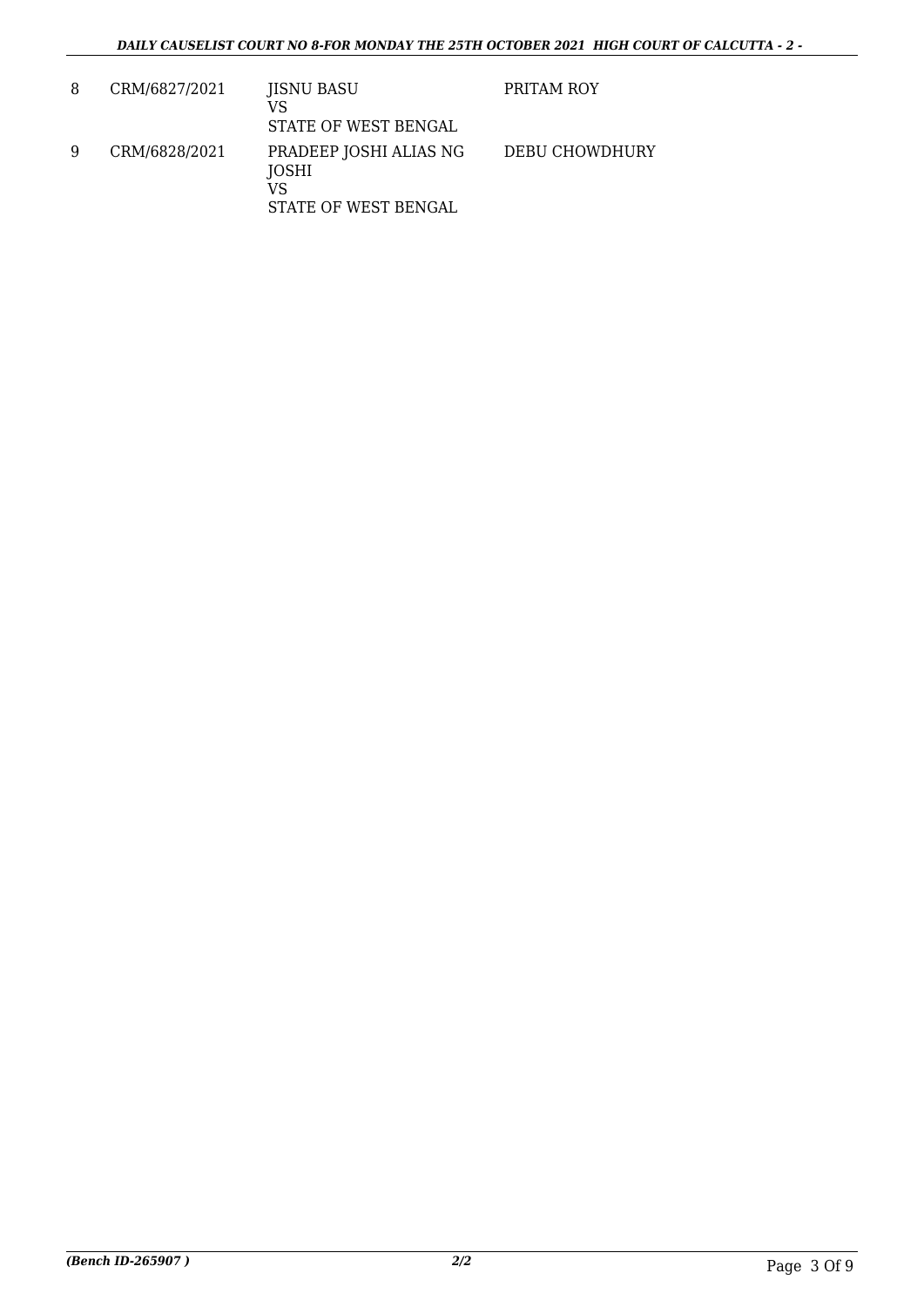

## **Appellate Side**

**DAILY CAUSELIST For Monday The 25th October 2021**

### **COURT NO. 6 SINGLE BENCH (SB) AT 11:00 AM HON'BLE JUSTICE ABHIJIT GANGOPADHYAY (VIA VIDEO CONFERENCE)**

#### **(VACATION BENCH)**

#### **MOTION**

| $\mathbf{1}$ | WPA/407/2008                             | ALOKE KR. NANDY<br><b>VS</b><br><b>STATE OF WEST</b><br><b>BENGAL&amp;ORS</b>              | ALOKE KR. NANDY       |
|--------------|------------------------------------------|--------------------------------------------------------------------------------------------|-----------------------|
|              |                                          | IA NO: CAN/1/2008(Old No:CAN/4180/2008), CAN/2/2008(Old No:CAN/8515/2008)                  |                       |
| $2^{\circ}$  | WPA/3967/2019                            | NEPAL CARGO HANDLING<br>AGENTS ASS.<br><b>VS</b><br>COM. OF CUSTOMS (PORT),<br>KOL. & ORS. | <b>ABHIJIT BISWAS</b> |
|              | IA NO: CAN/2/2019(Old No:CAN/12434/2019) |                                                                                            |                       |
| 3            | WPA/11316/2021                           | <b>SOPHIA ALI</b><br><b>VS</b><br>THE KOLKATA MUNICIPAL<br><b>CORPORATION AND ORS</b>      | RAHUL SINGH           |
|              | IA NO: CAN/1/2021                        |                                                                                            |                       |
| 4            | WPA/12463/2021                           | RATISH BHARADWAJ AND<br><b>ANR</b><br><b>VS</b><br>STATE OF WEST BENGAL<br>AND ORS.        | RATNESH KUMAR RAI     |
|              | IA NO: CAN/1/2021                        |                                                                                            |                       |
| 5            | WPA/13000/2021                           | M/S ROYAL ENGINEERING<br><b>COMPANY</b><br><b>VS</b><br>W.B.S.E.D.C.L. AND ORS             | <b>NILAY SENGUPTA</b> |
|              | IA NO: CAN/1/2021                        |                                                                                            |                       |
| 6            | WPA/14087/2021                           | <b>BHUT NATH SINGH</b><br><b>VS</b><br><b>WBSEDCL AND ORS</b>                              | DIPTENDU MONDAL       |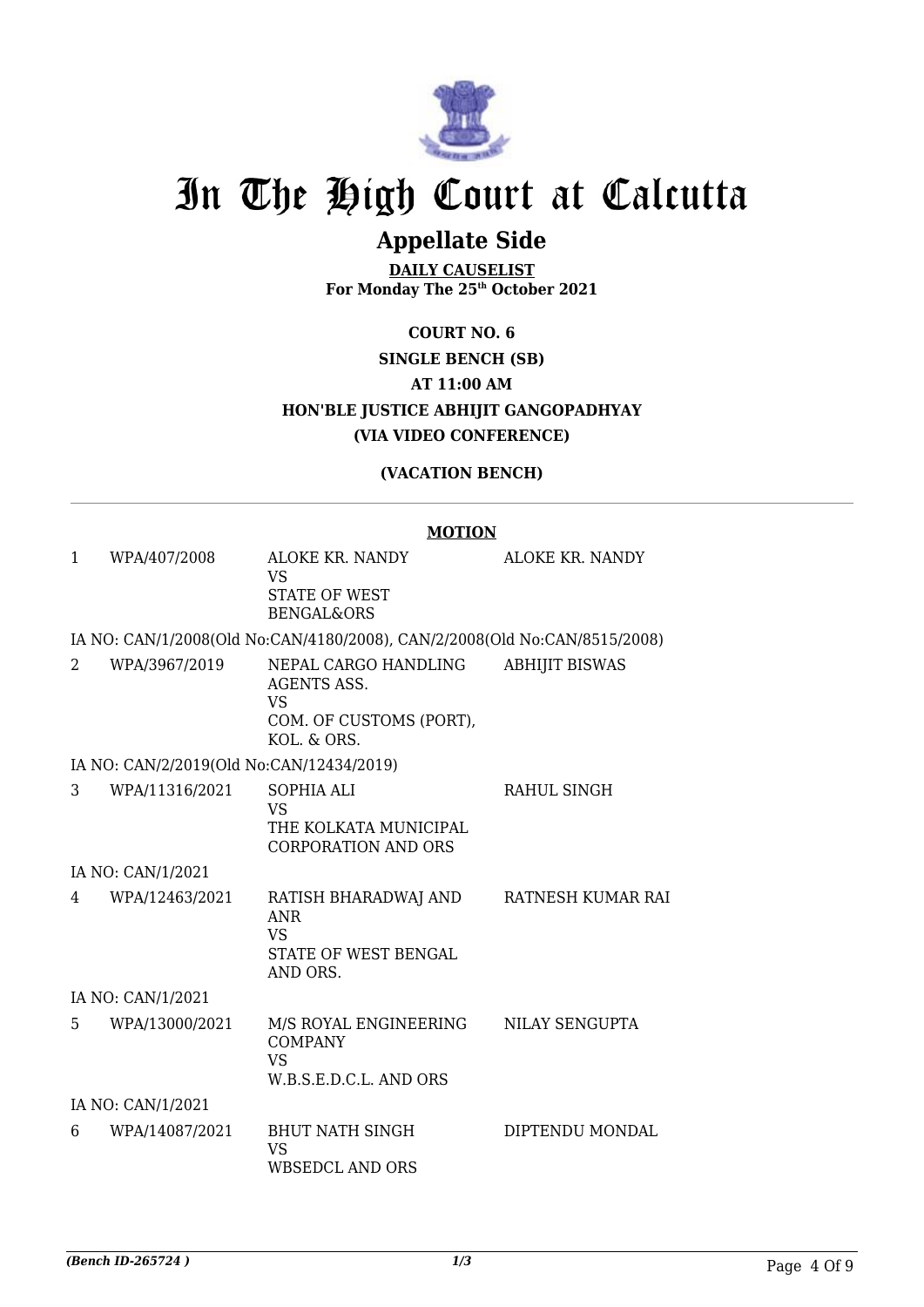| 7  | WPA/14422/2021    | <b>RUSTOM KHAN</b><br><b>VS</b><br>STATE OF WEST BENGAL<br>AND ORS.                                    | ARITRA SHANKAR<br><b>RAY</b> |
|----|-------------------|--------------------------------------------------------------------------------------------------------|------------------------------|
| 8  | WPA/14452/2021    | BABLA GAZI<br><b>VS</b><br>STATE OF WEST BENGAL<br>AND ORS.                                            | <b>MARIA RAHAMAN</b>         |
| 9  | WPA/14523/2021    | MOHAMMED SAJID KHAN<br><b>VS</b><br>STATE OF WEST BENGAL<br>AND ORS.                                   | <b>ANUJIT MOOKERJI</b>       |
|    | IA NO: CAN/1/2021 |                                                                                                        |                              |
| 10 | WPA/15127/2021    | ORISSA STEVEDORES<br><b>LIMITED</b><br><b>VS</b><br><b>SHYAMA PRASAD</b><br>MOOKERJEE PORT AND<br>ORS. | <b>JISHNUJIT ROY</b>         |
|    | IA NO: CAN/1/2021 |                                                                                                        |                              |
| 11 | WPA/16404/2021    | <b>ARUN KUMAR GHOSH</b><br><b>VS</b><br>STATE OF WEST BENGAL                                           | <b>SUMIT BISWAS</b>          |
|    |                   | AND ORS.                                                                                               |                              |
| 12 | WPA/16460/2021    | NUR ISLAM KHAN AND ANR<br><b>VS</b><br>STATE OF WEST BENGAL<br>AND ORS.                                | SATRAJIT SINHA ROY           |
| 13 | WPA/16482/2021    | MD ALI GAZI<br><b>VS</b><br>STATE OF WEST BENGAL<br>AND ORS.                                           | <b>SASWATA SARKAR</b>        |
| 14 | WPA/16543/2021    | YASH VARDHAN BAID<br>VS FOR THE STREET<br>THE STATE OF WEST<br>BENGAL AND ORS.                         | NAMRATA BASU                 |
|    | IA NO: CAN/1/2021 |                                                                                                        |                              |
| 15 | WPA/16607/2021    | BISWAJIT BANERJEE<br><b>VS</b><br>STATE OF WEST BENGAL<br>AND ORS.                                     | MAHABOOB AHMED               |
| 16 | WPA/16647/2021    | LAXMI DAS AND ANR<br><b>VS</b><br>THE UNION OF INDIA AND<br><b>ORS</b>                                 | SAYANTI SENGUPTA             |
| 17 | WPA/16688/2021    | MOUSUMI MONDAL<br><b>VS</b><br>STATE OF WEST BENGAL<br>AND ORS.                                        | POULAMI DUTTA                |
| 18 | WPA/16801/2021    | STATE BANK OF INDIA<br>VS<br>STATE OF WEST BENGAL<br>AND ORS.                                          | PIJUSH KANTI RAY             |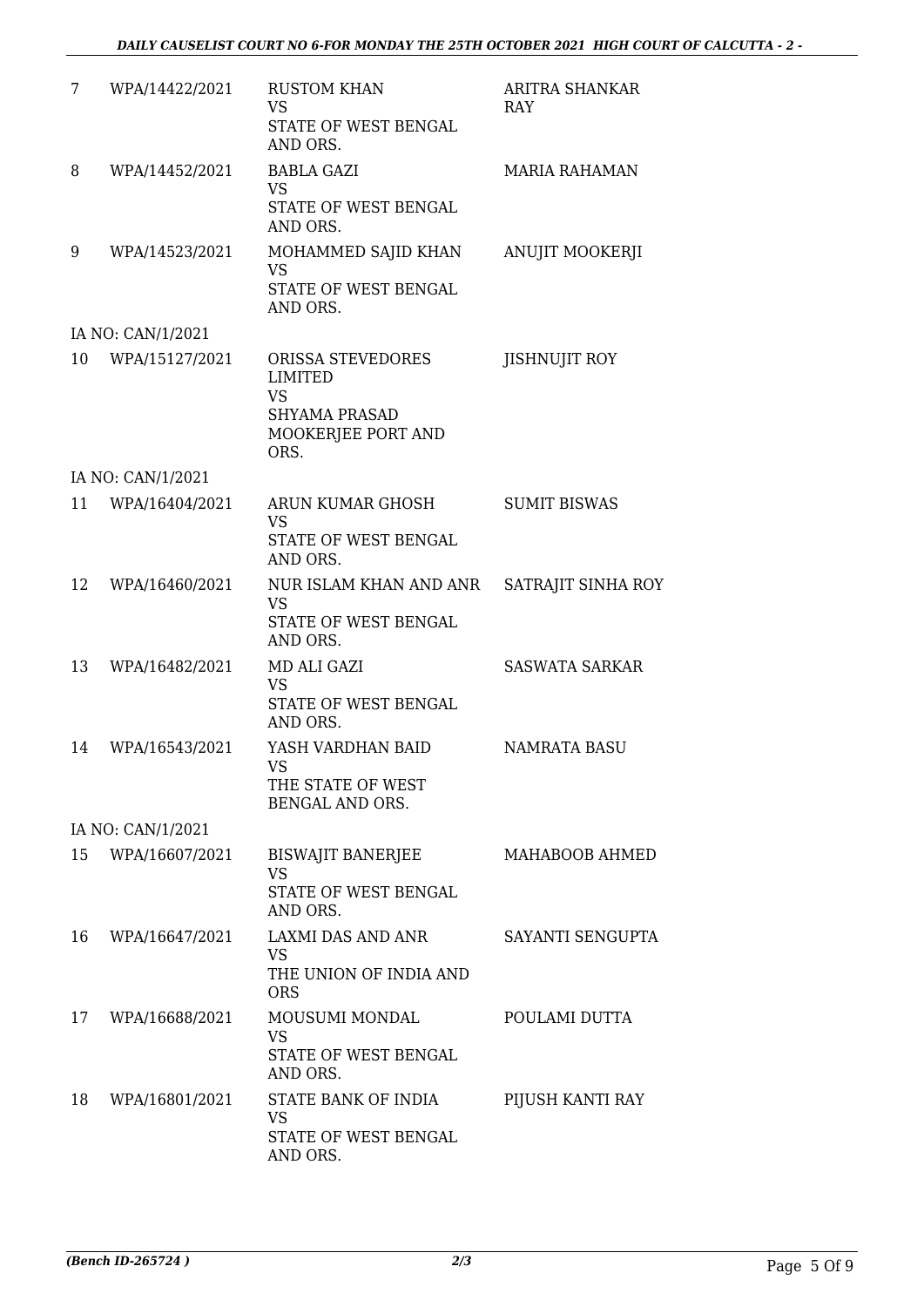| 19 | WPA/17029/2021 | ARATI SAREN<br><b>VS</b><br>STATE OF WEST BENGAL                                               | RITWIK PATTANAYAK     |
|----|----------------|------------------------------------------------------------------------------------------------|-----------------------|
| 20 | WPA/17088/2021 | AND ORS.<br>IQ CITY FOUNDATION AND<br><b>ANR</b><br><b>VS</b><br><b>BANK OF BARODA AND ORS</b> | MEGHAJIT<br>MUKHERJEE |
| 21 | WPA/17300/2021 | NITU HAZRA MUKHERJEE<br>AND OTHERS<br><b>VS</b><br>STATE OF WEST BENGAL<br>AND ORS.            | <b>SANJOY SAHA</b>    |
| 22 | WPA/17306/2021 | RAJA CHAKRABORTY<br><b>VS</b><br>STATE OF WEST BENGAL<br>AND ORS.                              | SANJAY SAHA           |
| 23 | WPA/17316/2021 | SAILENDRA GHOSH<br><b>VS</b><br>STATE OF WEST BENGAL<br>AND ORS.                               | <b>AMRITA DE</b>      |
|    |                | <b>NEW MOTION</b>                                                                              |                       |
| 24 | WPA/17367/2021 | SANTANU SINGHA ALIAS<br>SANTANU SINHA<br><b>VS</b><br>STATE OF WEST BENGAL<br>AND ORS.         | SNEHASHIS SEN         |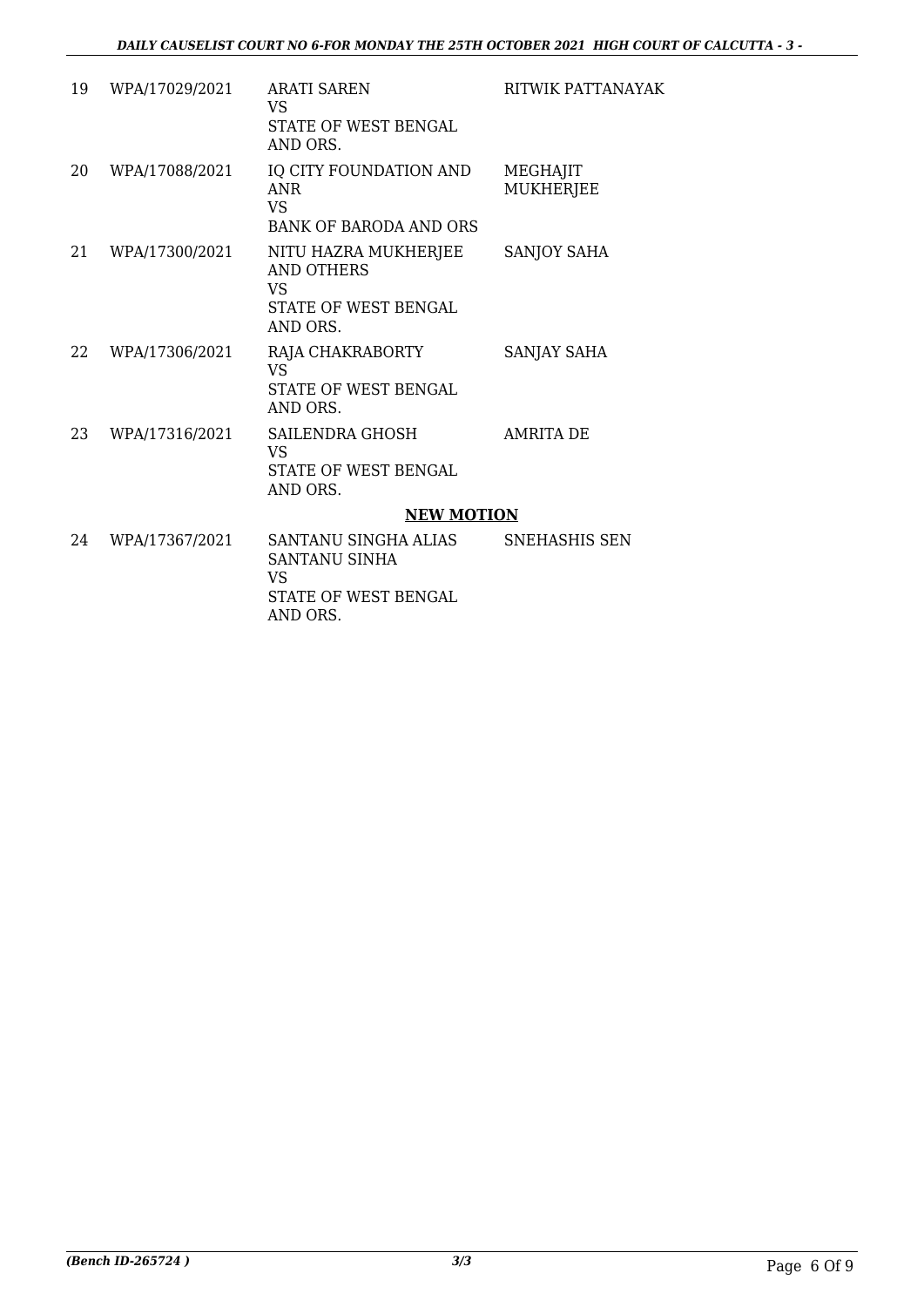

## **Appellate Side**

**DAILY CAUSELIST For Monday The 25th October 2021**

**COURT NO. 7 SINGLE BENCH (SB) AT 11:00 AM HON'BLE JUSTICE BIVAS PATTANAYAK (VIA VIDEO CONFERENCE)**

#### **VACATION BENCH**

#### **MOTION**

| 1 | WPA/25381/2013    | M/S. R. K. GHOSH & BROS.<br><b>VS</b><br>UNION OF INDIA & ORS.                                                                          | <b>ASHISH KUMAR</b><br><b>GHOSH</b>     |
|---|-------------------|-----------------------------------------------------------------------------------------------------------------------------------------|-----------------------------------------|
|   | IA NO: CAN/4/2021 |                                                                                                                                         |                                         |
| 2 | WPA/5420/2014     | <b>SMT MANU ORAON</b><br><b>VS</b><br>STATE OF WEST BENGAL &<br><b>ORS</b>                                                              | <b>RAJDIP ROY</b>                       |
|   | IA NO: CAN/2/2021 |                                                                                                                                         |                                         |
| 3 | WPA/11816/2019    | RAM CHANDRA PRASAD<br><b>VS</b><br>UNION OF INDIA & ORS                                                                                 | PRIYANKA GHOSH                          |
| 4 | WPA/602/2020      | JAGADISH CHANDRA<br><b>HALDER</b><br><b>VS</b><br><b>STATE OF WEST BENGAL &amp;</b><br><b>ORS</b>                                       | <b>MUKTI NARAYAN</b><br><b>BANERJEE</b> |
| 5 | WPA/13440/2021    | SUBHA RAKSHA KAII RICE<br>MILLS PVT LTD AND ANR<br><b>VS</b><br><b>UCO BANK AND ANR</b>                                                 | PRANAV SHARMA                           |
| 6 | WPA/13538/2021    | <b>SUBHRASHI PROPERTIES</b><br><b>PVT LTD</b><br><b>VS</b><br><b>SECURITIES AND</b><br><b>EXCHANGE BOARD OF</b><br><b>INDIA AND ORS</b> | ARUN KUMAR<br><b>MISHRA</b>             |
| 7 | WPA/14163/2021    | <b>DILIP SHARMA</b><br><b>VS</b><br>STATE OF WEST BENGAL<br>AND ORS.                                                                    | <b>SUBHAJIT</b><br><b>CHOWDHURY</b>     |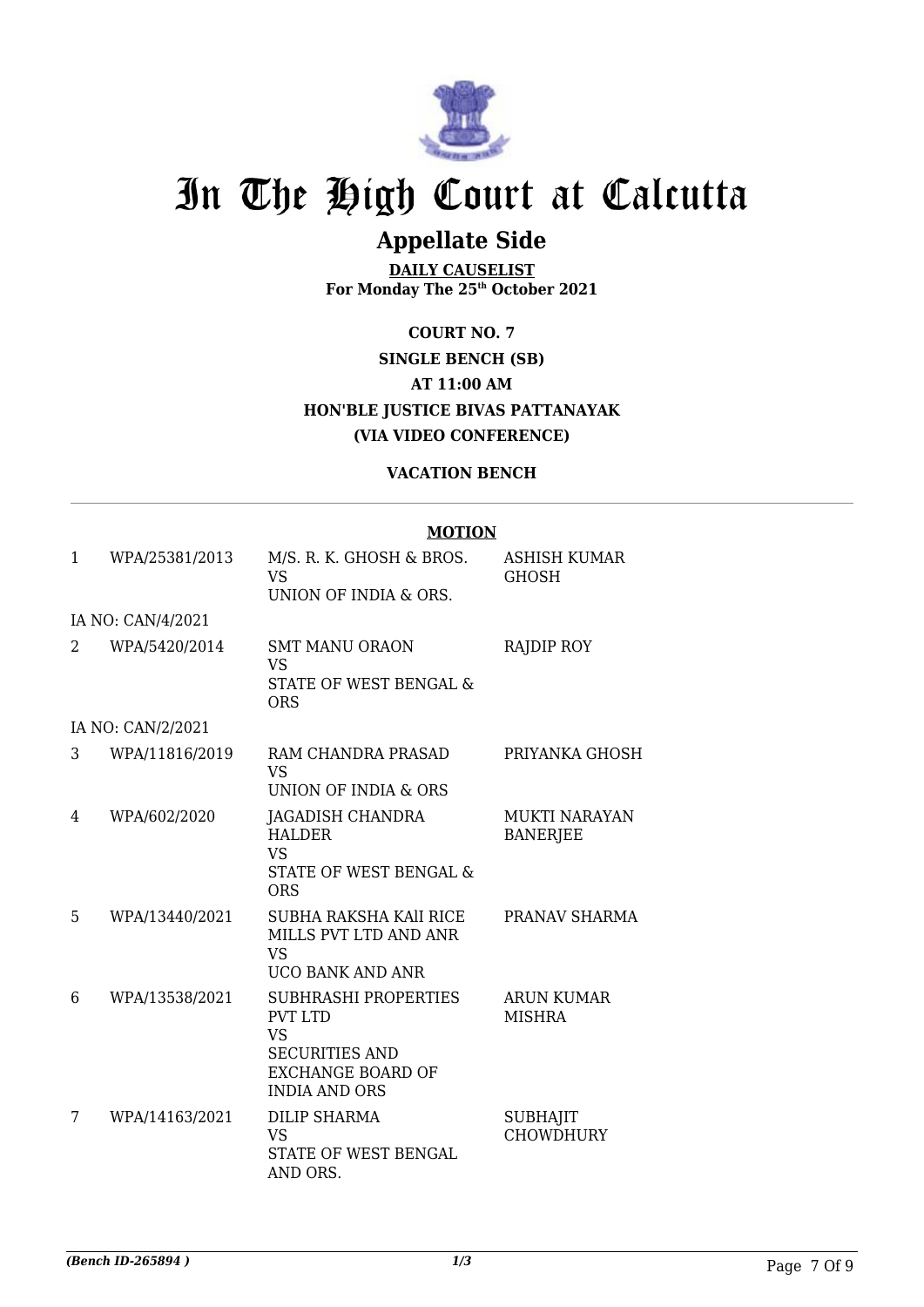| 8  | WPA/14428/2021         | DEVENDRA KUMAR<br><b>SARAWGEE AND ORS</b><br><b>VS</b><br>THE KOLKATA MUNICIPAL<br><b>CORPORATION AND ORS</b> | DEBANGSHU DINDA             |
|----|------------------------|---------------------------------------------------------------------------------------------------------------|-----------------------------|
| 9  | WPA/14867/2021<br>(VB) | <b>MD MANSUR ALI</b><br><b>VS</b><br>STATE OF WEST BENGAL<br>AND ORS.                                         | <b>JAHANGIR BADSHA</b>      |
| 10 | WPA/15037/2021         | JALADHAR JHAMURI AND<br><b>AND</b><br><b>VS</b><br>STATE OF WEST BENGAL<br>AND ORS.                           | MAHABOOB AHMED              |
| 11 | WPA/15182/2021         | AISHWARYA CHANDA<br><b>VS</b><br>STATE OF WEST BENGAL<br>AND ORS.                                             | <b>AMARTYA PAL</b>          |
| 12 | WPA/15386/2021         | <b>SK RAJU</b><br><b>VS</b><br>STATE OF WEST BENGAL<br>AND ORS.                                               | PRONAY BASAK                |
| 13 | WPA/15595/2021         | MD SAFIUDDIN MONDAL<br><b>VS</b><br>THE BIDHANNAGAR<br>MUNICIPAL CORPORATION<br><b>AND OTHERS</b>             | <b>AYAN MITRA</b>           |
| 14 | WPA/15660/2021         | SHAILESH KUMAR MISHRA<br><b>VS</b><br>UNION OF INDIA AND ORS.                                                 | <b>ABHISHEK GUPTA</b>       |
| 15 | WPA/15715/2021<br>(VB) | sashi prabha dhandhania<br><b>VS</b><br>STATE OF WEST BENGAL<br>AND ORS.                                      | <b>SOUMI CHANDA</b>         |
| 16 | WPA/15887/2021         | CRYSTA AGENTS LIMITED<br>AND OTHERS<br><b>VS</b><br>UNION OF INDIA AND ORS.                                   | <b>HEMANTA KUMAR</b><br>DAS |
| 17 | WPA/15992/2021         | M/S. HARAGOURI RICE<br>MILL<br><b>VS</b><br>STATE OF WEST BENGAL<br><b>AND ORS</b>                            | <b>DYUTI RAY</b>            |
| 18 | WPA/16633/2021         | RAJA HAZRA AND ORS<br><b>VS</b><br>THE UNION OF INDIA AND<br><b>ORS</b>                                       | SAYANTI SENGUPTA            |
| 19 | WPA/16657/2021         | <b>MD ARIF</b><br><b>VS</b><br>STATE OF WEST BENGAL<br>AND ORS.                                               | SANTANU MAJI                |